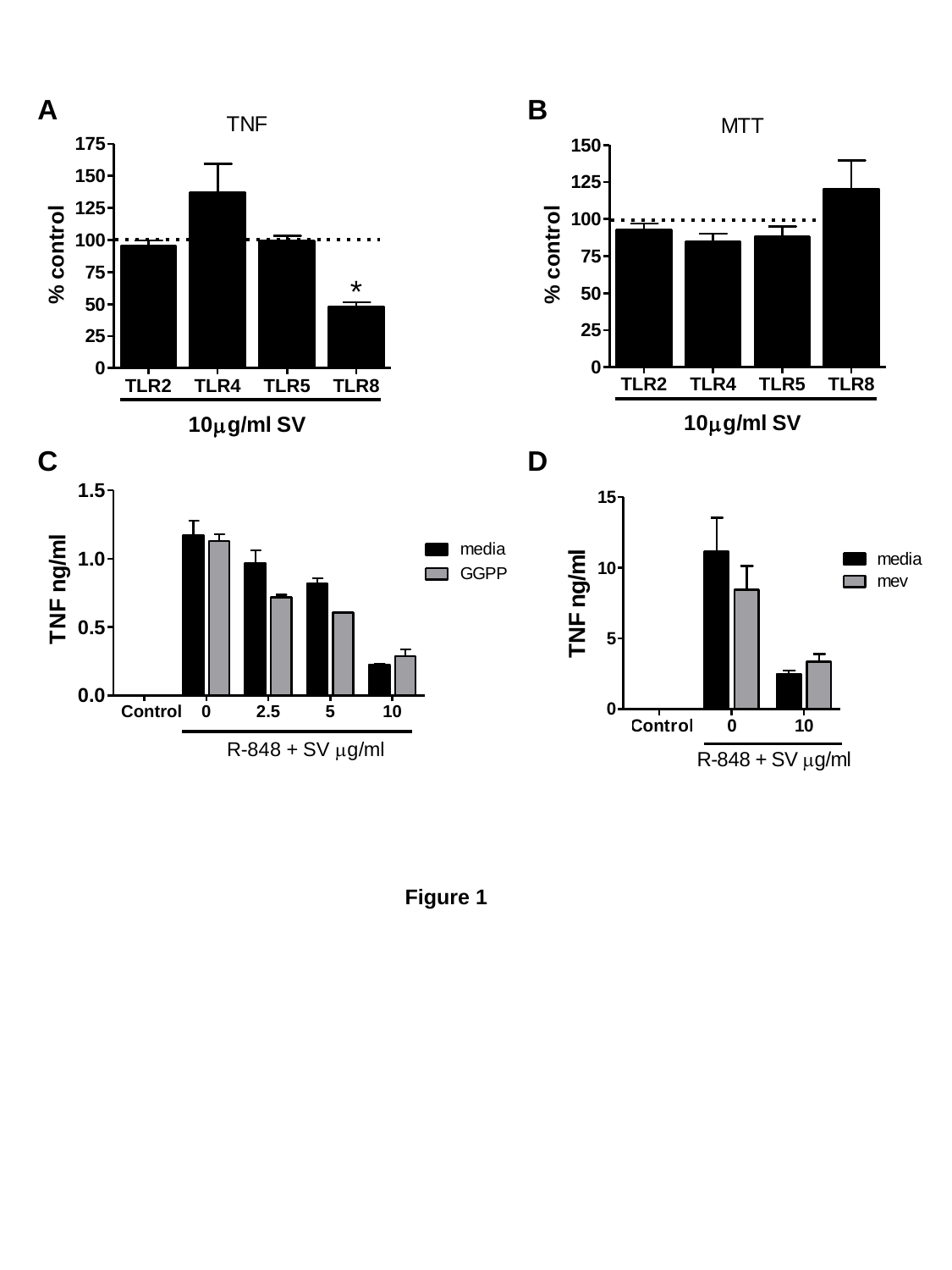

**Figure 2**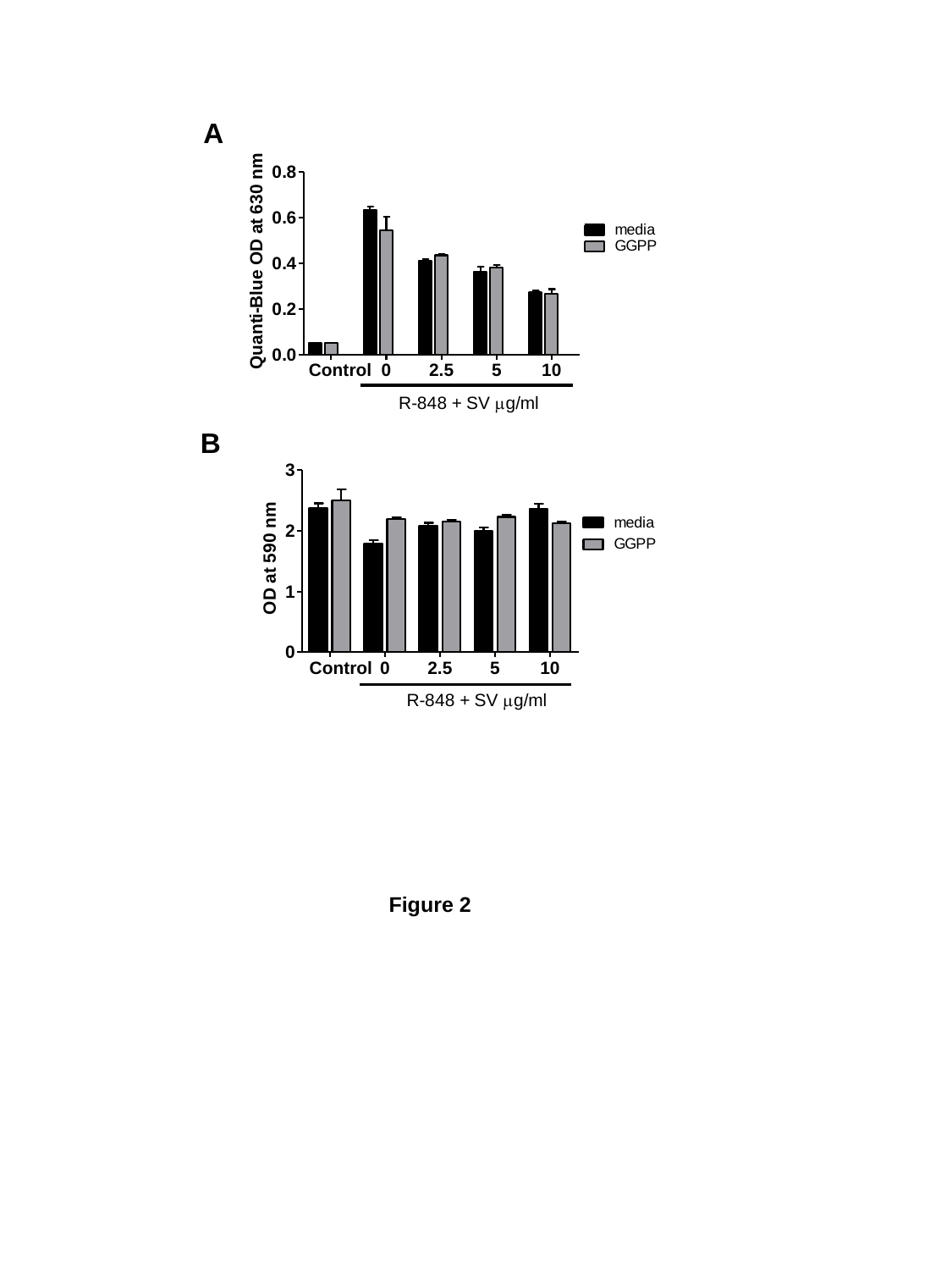

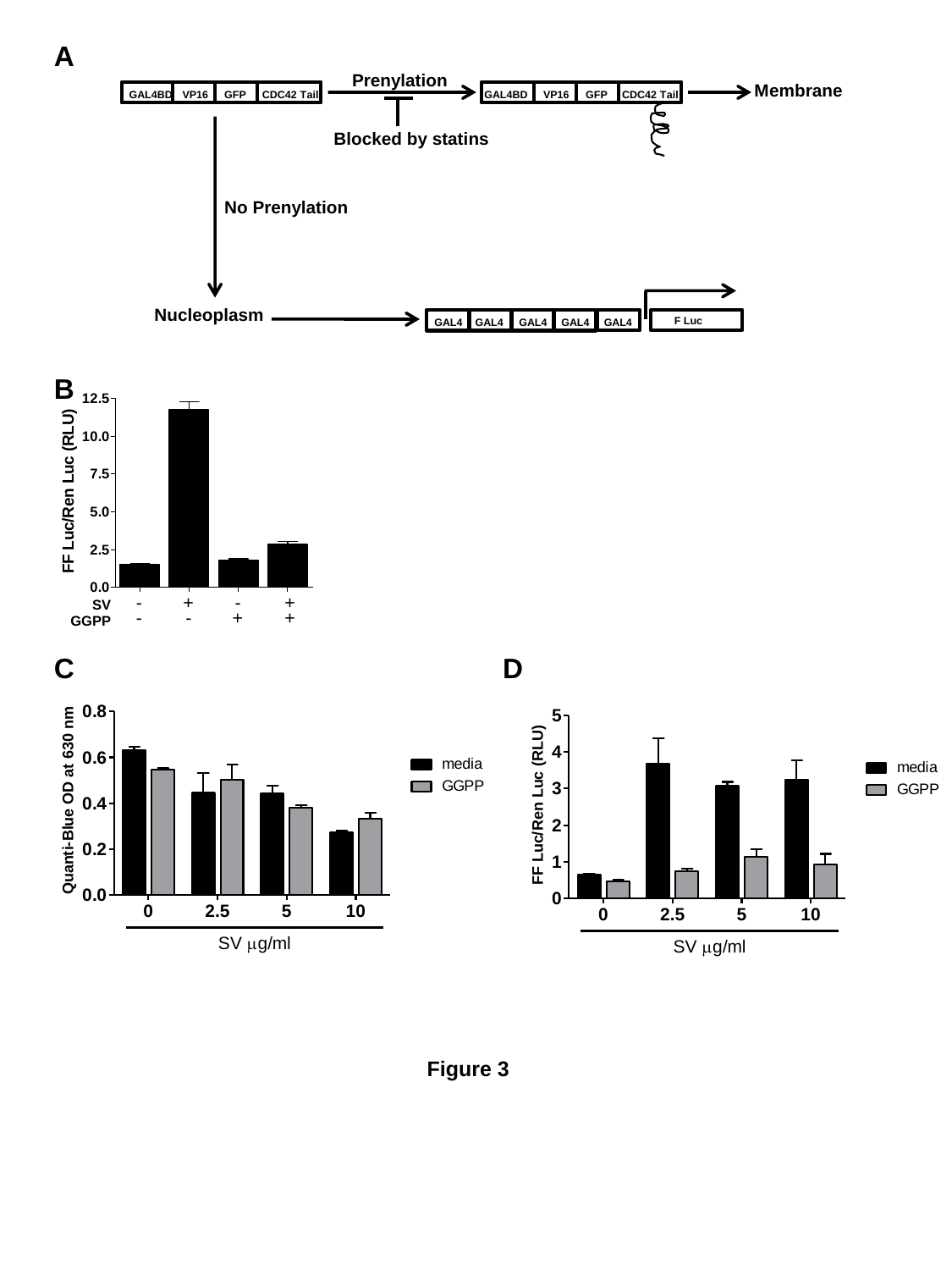



**D**



**Figure 4**